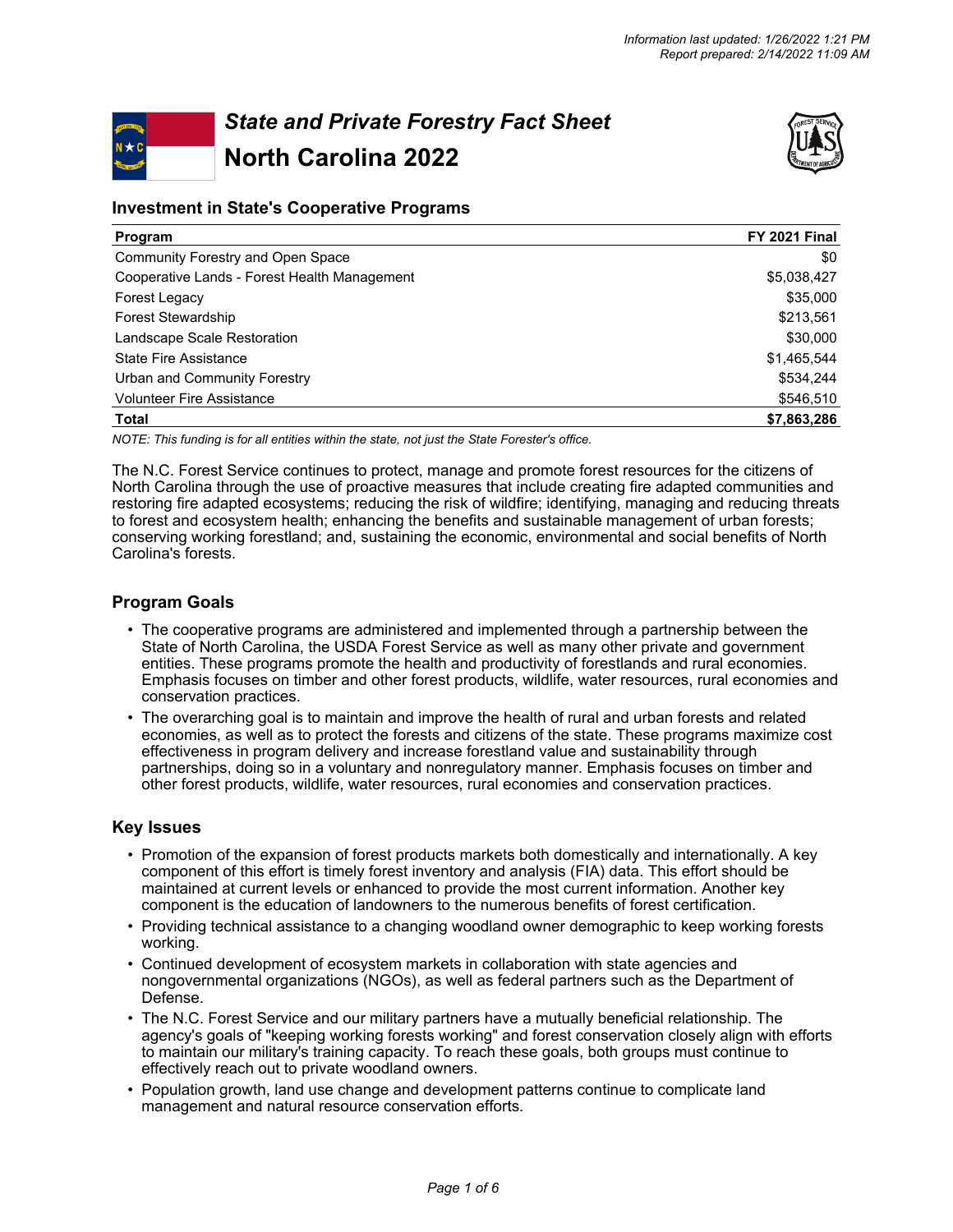- Continued outreach to an urbanizing and growing population about the multiple benefits that forests provide to North Carolina is needed.
- Providing technical assistance, education and outreach to communities to enhance the benefits and sustainable management of urban forests.
- With 13.5 million acres, North Carolina leads the nation in wildland urban interface (WUI). Many of the thousands of communities across the state face WUI hazards. Efforts to prevent and mitigate hazards and raise awareness are ongoing and need to be continued.
- Continued development and use of technology in the planning, response and reporting of wildfire risk and the impacts to timber, air, water and wildlife resources.
- Fleet management continues to be an agency priority and is critical to maintaining successful delivery of programs and services in North Carolina.

# **Forest Facts and Accomplishments**

| <b>Selected Facts</b>                                | Value      | FY 2021 Accomplishments                                                           | Value     |
|------------------------------------------------------|------------|-----------------------------------------------------------------------------------|-----------|
| Population                                           | 9,535,483  | Landowners Receiving Educational or                                               | 17,828    |
| Acres of Forest Land                                 | 18,750,217 | Technical Assistance                                                              |           |
| Acres of Nonindustrial Private Forest Land           | 13.969.000 | Acres Covered by New or Revised Forest<br>Stewardship Plans                       | 22.093    |
| Number of NIPF Landowners                            | 525,000    | Acres in Important Forest Resource Areas                                          | 9,362     |
| Acres of Federal Land Under State Fire<br>Protection | 1,900,000  | Covered by New or Revised Stewardship<br>Plans                                    |           |
| Acres of Private Land Under State Fire<br>Protection | 15.601.438 | Volunteer Fire Departments Assisted                                               | 250       |
|                                                      |            | <b>State Fire Communities Assisted</b>                                            | 346       |
| Number of Rural Fire Departments                     | 1,325      | Coop Forest Health Acres Protected                                                | 6,605     |
| <b>Cities and Towns</b>                              | 553        | <b>Forest Legacy Project Acquisitions</b>                                         | 710       |
| <b>Forest Based Employment</b>                       | 73,600     | Communities Provided Urban Forestry                                               | 132       |
| Economic Impact of Forestry (by rank)                |            | Program Assistance                                                                |           |
| State Forestry Budget (All Sources)                  | 65,802,285 | Population Living in Communities<br>Provided Urban Forestry Program<br>Assistance | 4,129,688 |
|                                                      |            | Urban Forestry Volunteer Assistance                                               | 22,427    |

# **Program Highlights**

### *Cooperative Fire Protection*

Firewise USA® continues to be a strong program in North Carolina with 42 active communities in the state. The Firewise USA® program also receives promotional assistance through four Resource Conservation and Development (RC&D) Councils across Western North Carolina, which receive grant money through the U.S. Forest Service to promote mitigation activities in North Carolina. N.C. Forest Service wildfire mitigation staff have given presentations to 13 different groups comprised of private homeowners, the public and other fire service officials. Highlights include various presentations on Firewise USA®, community wildfire protection planning, and wildfire risk reduction. In 2021, nine assessments have been completed using the Community Assessor for the South (CAftS). The Federal Excess Personal Property program assists North Carolina fire departments in acquiring and placing fire equipment in rural communities throughout the state. The N.C. Forest Service administers Volunteer Fire Assistance program funds to support the fire prevention and protection efforts of rural community fire departments that support firefighting resources throughout North Carolina, including the development of Community Wildfire Protection Plans (CWPPs). There are currently 899 approved CWPPs at the fire district level in the state, and 94 are in various stages of development. N.C. Forest Service wildfire mitigation staff continue to modernize documentation of CWPP data and create tools of engagement that better illustrate collective wildfire risk. Working with federal partners, the N.C. Forest Service Fire Environment program continues to be a leader in fire research, improving the safety of firefighters and the public through science-based applications.

### *Economic Action*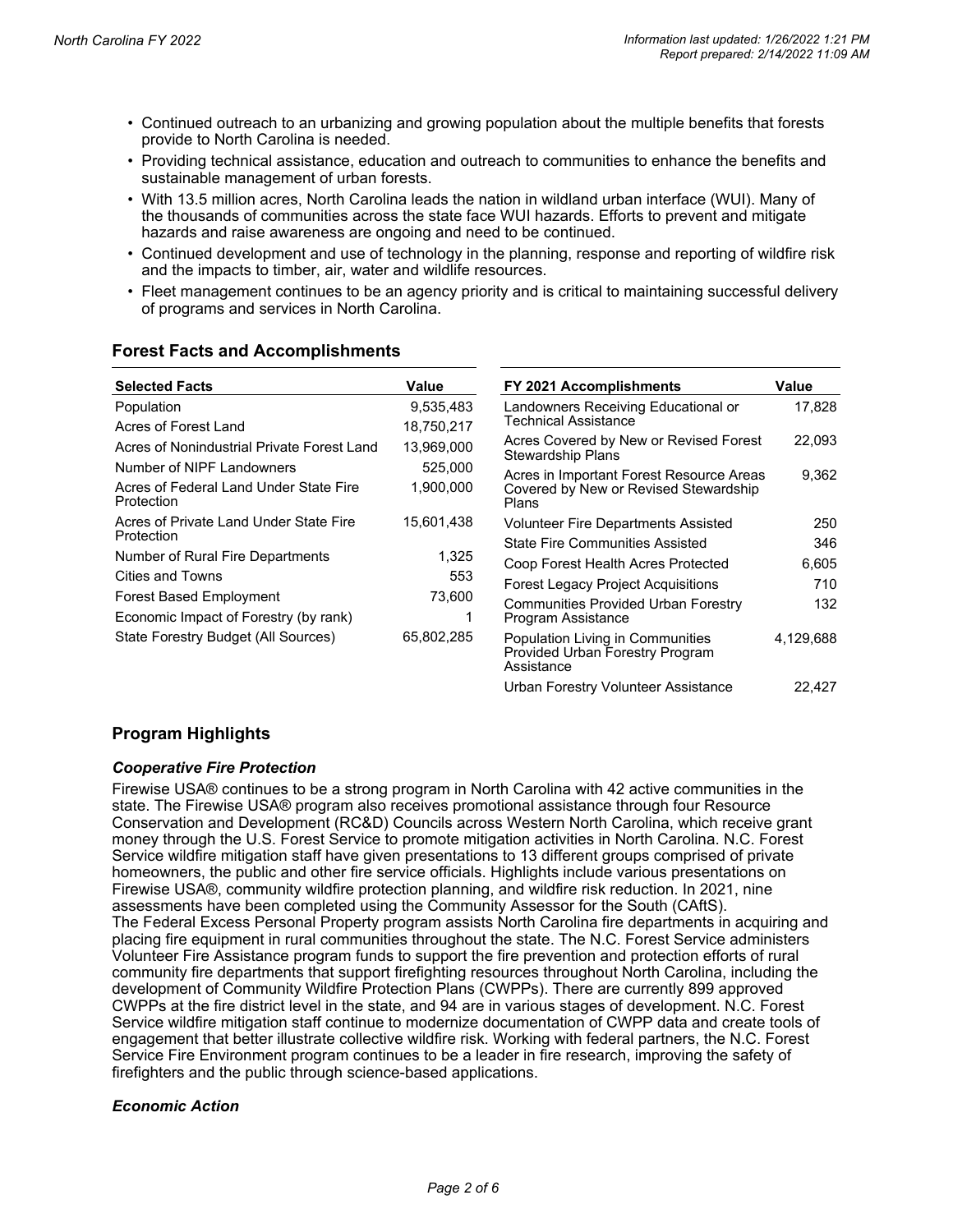The N.C. Forest Service continues to provide support to North Carolina's \$34.9 billion forest products industry while also increasing efforts to attract new industry to the state. North Carolina's forest products manufacturing industry supports about 148,000 full- and part-time jobs in the state with a payroll of \$8.4 billion. International markets play a vital role for the forest products industry as North Carolina benefits from export activity with 120 nations, representing approximately \$1.41 billion in trade value. The forest sector in North Carolina contributes about \$266.8 million to state and local taxes and \$874.5 million to federal taxes.

## *Forest Health Protection*

The N.C. Forest Service is responsible for assisting forest landowners in the detection and control of destructive forest insects and diseases. Services are provided to landowners at the county and district levels with NCFS forest health staff providing training and professional/technical expertise in identification, biology and control of destructive insect and disease epidemics. The program has been increasingly challenged by threats from nonnative invasive forest pests. Established nonnative invasive forest pests in North Carolina include balsam and hemlock woolly adelgids, beech bark disease, dogwood anthracnose, butternut canker, Phytophthora root rot and gypsy moth, and more recently emerald ash borer, redbay ambrosia beetle/laurel wilt and thousand cankers disease. Several nonnative invasive pests found elsewhere in the U.S. -- including Asian longhorned beetle, spotted lanternfly and sudden oak death -- are also capable of impacting our forests in the future. Forest health staff, in collaboration with other state and federal agencies and universities, monitor the movement of these pests through trappings and surveys. Staff then alert and train N.C. Forest Service personnel, forestry, agricultural and environmental interests, and landowners to recognize and deal with these pests.

## *Forest Legacy*

There are currently 10 projects involving 18 tracts in the North Carolina Forest Legacy program. The tracts include 16,374 acres. Of these acres, 4,970 acres are owned in fee, and 11,404 acres fall under a "working forest conservation easement." North Carolina's Forest Legacy program added Balsam Range Phase I, 710 acres, to its fee-owned acreage and received the Walthour-Moss "working forest conservation easement" donation of 4,000 acres. Forest Legacy funding in the amount of \$5 million for Dark Ridge has been received and will add 3,804 acres to North Carolina's "working forest conservation easement." Dark Ridge will expand the existing Forest Legacy project acreage along the Blue Ridge Parkway and increase protection of the viewshed for the Mountains to Sea Trail.

### *Forest Stewardship*

North Carolina has 143,054 acres in forestland currently covered by the North Carolina Forest Stewardship program. Priority forest resource areas, as identified by the North Carolina Forest Action Plan, are comprised of 55,828 acres. FY21 monitoring data indicate that these Forest Stewardship plans are being implemented on at least 4,087 acres. The Forest Stewardship program experienced its first year under Stewardship Modernization with success and N.C. Forest Service field staff adapted well to the Survey123 monitoring process.

In FY21, the Forest Stewardship program added 140 new and revised Forest Stewardship plans, addressing multiple resource management objectives on 22,093 acres. According to the North Carolina Forest Action Plan, these stewardship plans addressed more than 9,362 acres that are considered priority forest resource areas.

The N.C. Forest Stewardship and N.C. Tree Farm programs continue to work together during FY21, sharing data and technical assistance that will ideally make the N.C. Tree Farm's third-party forest certification available to Forest Stewardship program participants. A secondary result is the leveraging of each program's strengths related to landowner assistance and outreach.

The N.C. Forest Stewardship program was awarded funding from the U.S. Forest Service through the 2020 Forest Stewardship Supplemental Grant. A portion of these funds are being used to provide cost assistance to North Carolina landowners receiving N.C. Tree Farm certification. This cost assistance has helped 167 North Carolina landowners responsible for 54,012 forested acres with their N.C. Tree Farm certification.

### *Landowner Assistance*

Through the N.C. Forest Service Information, Education and Outreach program, rangers and foresters statewide provide valuable information to forest landowners and the public about N.C. Forest Service programs, services and forestry-related issues. Each year, N.C. Forest Service personnel participates in outreach events, engaging farmers, forest landowners and the public across the state. These events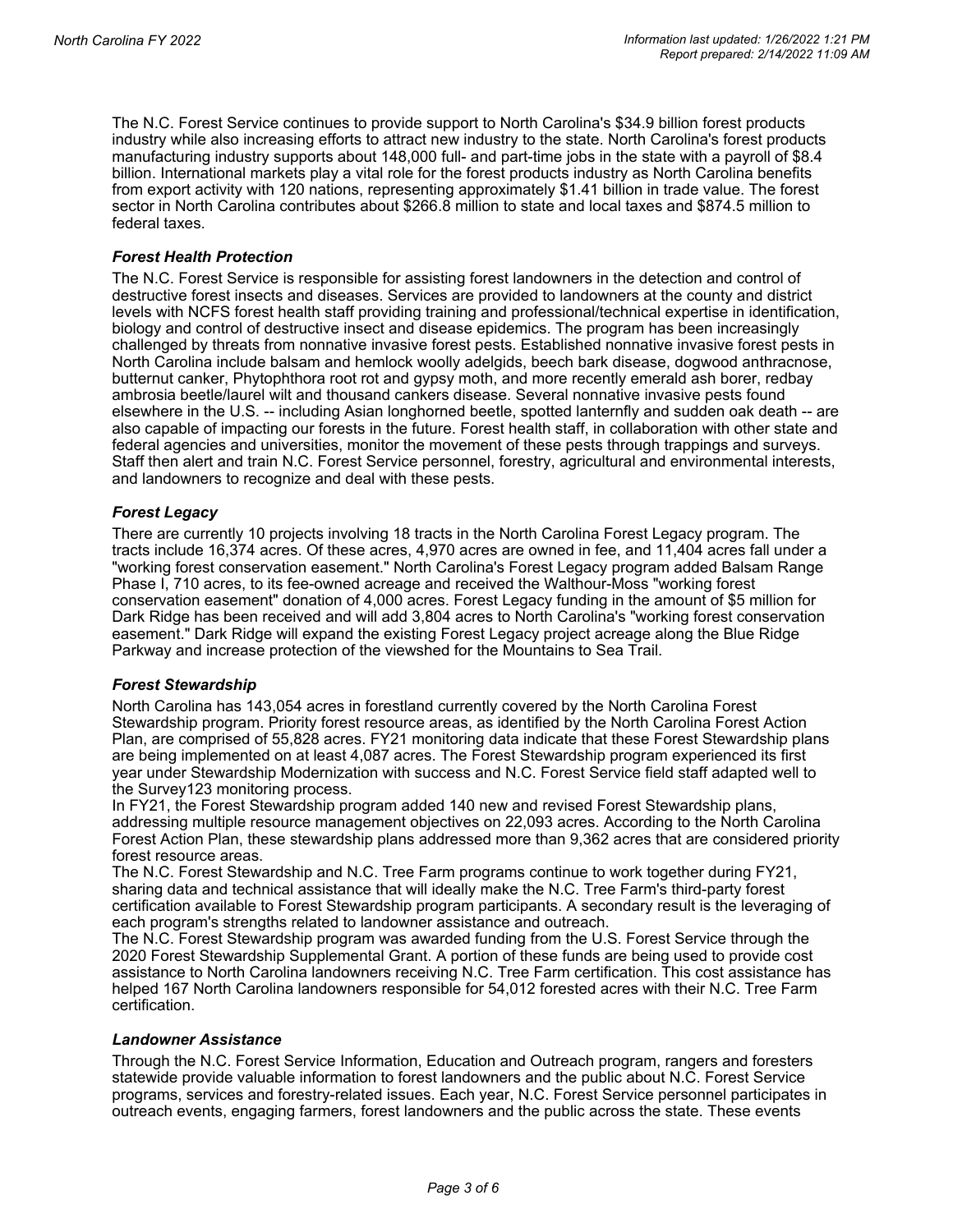include landowner workshops, natural resource conferences, media interviews, newspaper and magazine articles, a variety of advertising opportunities, state and county fairs, as well as other community connections. In FY21, the number and frequency of outreach events continued to be impacted by the COVID-19 pandemic. While in-person events were more frequent in FY21 than in FY20, many landowner workshops, media interviews, and other community connections were continued virtually. This virtual connection not only allowed for continued delivery of information, programs and services but also introduced virtual technology and tools to assist with growing our reach with farmers, forest landowners and the public in the future.

### *North Carolina Climate Risk Assessment and Resilience Plan*

In June 2020, the State of North Carolina released a comprehensive assessment of climate change projections, hazards and non-climate stressors facing North Carolina. The assessment recommends resilience strategies and solutions. A key component is nature-based solutions focusing on natural and working lands, including a path forward to protect, restore and enhance forestlands including urban forests, wetland forests and pocosins. Forestland is recognized as the predominant land use in North Carolina and is vital to ensuring resiliency in the face of climate change. Many of the strategies and recommendations featured in North Carolina's Natural and Working Lands Action Plan were implemented in FY21.

https://deq.nc.gov/energy-climate/climate-change/nc-climate-change-interagency-council/climate-changeclean-energy-17

#### *North Carolina Forest Action Plan*

In August 2021, North Carolina's updated Forest Action Plan was approved by the USDA Forest Service. The updated North Carolina Forest Action Plan is a thorough review of North Carolina's forests, with a focus on changes and trends that have occurred since 2010. This plan not only evaluates past and current forest conditions, but also addresses factors that may impact conservation. In 2022, N.C. Forest Service staff will work with forestry partners and stakeholders to promote the updated action plan and begin implementation.

#### *North Carolina Woods for Wildlife Conservation*

The North Carolina Woods for Wildlife Conservation Initiative strives to engage more woodland owners in forest management and certification; to enhance habitat for species of conservation concern; and, to promote the conservation of imperiled habitats including longleaf and bottomland hardwood forests. The project area includes 14 counties in southeastern North Carolina, focusing on American Forest Foundation's Opportunity Areas (as designated in the Southern Wildlife at Risk report), Working Lands for Wildlife focal areas, and priority counties identified by the project's partners. Through FY21, this project has helped to improve 870 acres of bottomland hardwoods; complete 19,818 acres of prescribed burning in longleaf forests; improve 7,030 acres of longleaf; restore 8,796 acres of longleaf through plantings; and reach more than 6,000 landowners and citizens through outreach, technical assistance, management plan preparation and cost share assistance. Additionally, 24,403 acres have been recertified or certified for the first time on 70 Tree Farms. Note: The Southern Wildlife at Risk report is available at https://downloads.ctfassets.net/4mlen87uc8f3/FOCzssU92MjeB89NqViRh/b46d811a410c9486c25482f3d 5853668/AFF\_SouthernReport\_web.pdf

#### *Renewable Energy*

North Carolina remains heavily engaged in utility-scale wood pellet production with operations based in the Eastern portion of our state, including four facilities currently producing wood pellets for electricity generation by Western European power companies. A deep-water marine terminal at the Port of Wilmington facilitates wood pellet transport to European ports. Additionally, numerous combined heat and power (CHP) projects using woody biomass as a primary feedstock source are currently in operation across North Carolina. North Carolina is at the center of local and international debates surrounding the utilization of wood pellets as a renewable energy source to meet EU obligations under the Paris climate agreement.

#### *Shared Stewardship*

The N.C. Forest Service continued to develop partnership opportunities related to a Shared Stewardship agreement with the USDA Forest Service and Natural Resources Conservation Service, the N.C. Department of Agriculture and Consumer Services, and the N.C. Wildlife Resources Commission signed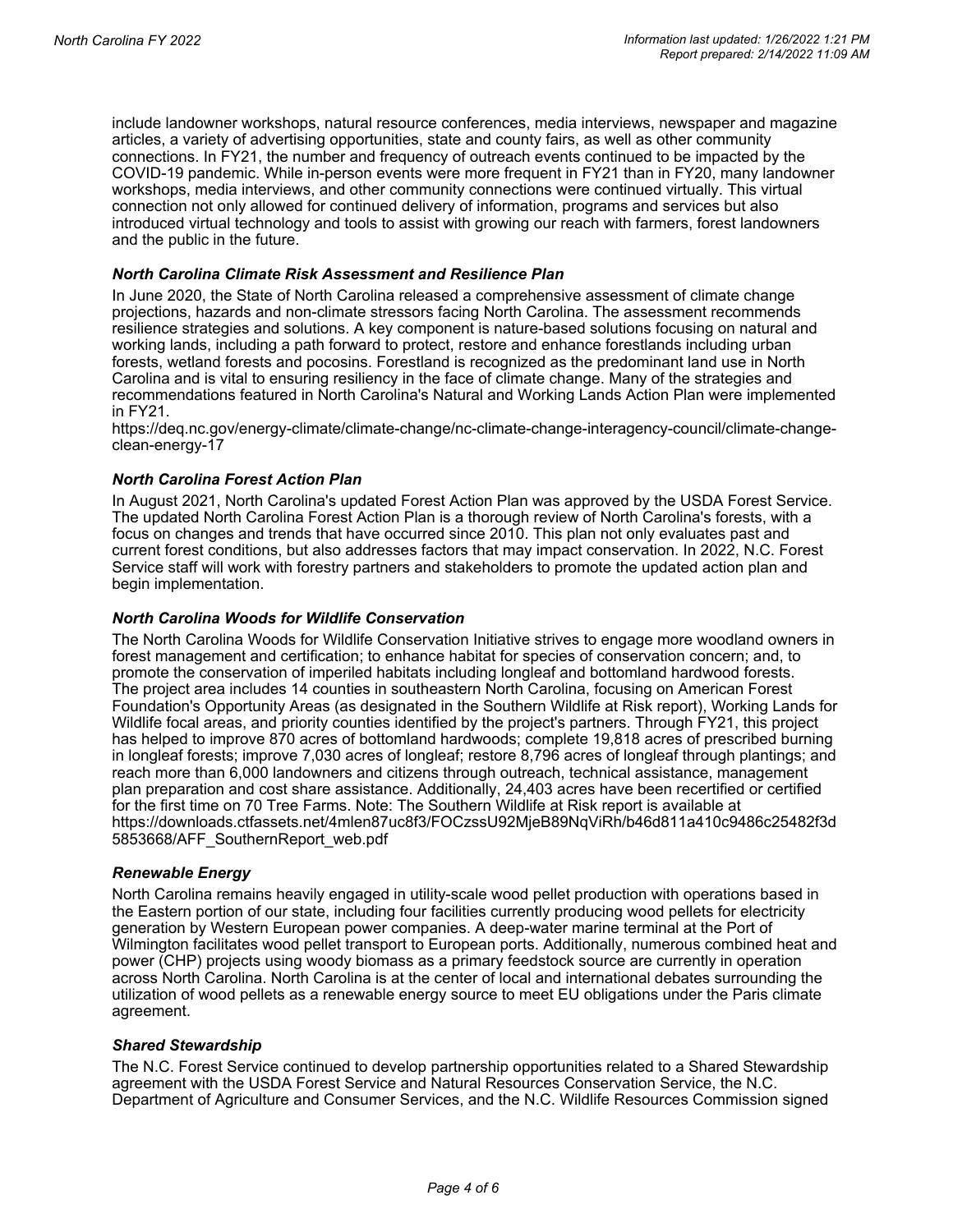September 2019. The agreement provides a framework for federal and state agencies to collaborate better, focus on accomplishing mutual goals, further common interests, and effectively respond to the increasing ecological challenges and natural resource concerns in North Carolina. Through this Shared Stewardship agreement, the N.C. Forest Service is committed to a collective effort that will produce results that exceed what any one agency or organization could accomplish alone.

### *Urban and Community Forestry*

The Urban and Community Forestry program continued its charge to promote the health and sustainable management of urban forests in North Carolina. This is accomplished through the delivery of grants, technical assistance, education opportunities and program support to municipalities, organizations, agencies, industries and private landowners. In FY21, 18 urban and community forestry cost share grants totaling \$157,325 in grant funding were awarded to communities and organizations to assist with funding projects that enhance urban forest management programs or that provide education and training. Six projects were completed with \$127,214 in grant funding and matched with \$174,672 cash and in-kind efforts, including more than 2,350 hours of volunteer service. Support and assistance provided to the North Carolina Urban Forest Council delivered 25 urban forestry educational, job training and outreach programs serving 753 attendees, direct urban forestry services provided to landowners and communities totaled 1,164, a 15% increase over FY20. N.C. Forest Service staff, including 25 staff who are International Society of Arboriculture Certified Arborists, provided technical assistance to 145 communities. In FY21, 83 communities were awarded Tree City USA designations.

#### *Water Resources*

During FY21, the agency conducted 2,525 initial water quality compliance inspections on timber harvests and an additional 3,699 follow-up inspections. Data analysis began on our most recent cycle of BMP implementation monitoring, and the report of those findings is anticipated in 2022. This effort is supported by a FY18 LSR Grant to evaluate erosion potential at stream crossings across varying degrees of BMP use, and those results are pending publication in a peer-reviewed journal. The N.C. Forest Service continued to proactively support stream crossing BMPs by loaning portable bridgemats to loggers. In FY21, agency bridgemats were used on 14 harvests, for 18 crossings, to access an estimated 351 acres of timber. Additionally, the agency's bridgemats were temporarily deployed for emergency response when a portion of a state-maintained road washed out. Training for the year included co-instruction of 10 college-level classes and one associated field lab, covering a range of BMP topics. Additional technical outreach training consisted of presenting at 15 virtual workshops with an estimated attendance of more than 700 individuals. Staff assisted with making some BMP infrastructure improvements on state forests by fixing roadways and controlling erosion. Although, additional funding is needed to address ongoing needs such as improving public access. Fishery and biological monitoring surveys were completed by cooperating agencies on two previously completed stream restoration projects on state forest lands. The NCFS Forest Water Quality program is funded through leveraged sourcing of state appropriations coupled with a vital annual allocation of USEPA-derived funds via the Nonpoint Source 319-Grant program, supplemented by occasional contributions from state grants, S&PF funds and/or LSR Grant awards.

### *Working Lands and Prescribed Fire Education Supporting Military Readiness*

In FY21, the Working Lands program continued to focus on prescribed fire education, forging strong partnerships to support prescribed burning associations (PBAs). Despite limited ability for in-person training due to COVID-19, North Carolina hosted two Certified Burner courses with 108 attendees. Our prescribed fire education specialists added 36 participants to the prescribed fire mentoring program, with 10 becoming certified to date. Two new PBAs are being formed, one in Western North Carolina and one in the mid-coastal region of eastern North Carolina. Two additional burn trailers have been purchased and outfitted with prescribed fire tools to support these new PBAs. With strong interest around PBAs in other areas of the state, the N.C. Forest Service will continue to support and expand this concept. This initiative supports the military's training mission by promoting compatible-use private, working forestlands within the Eastern North Carolina Sentinel Landscape.